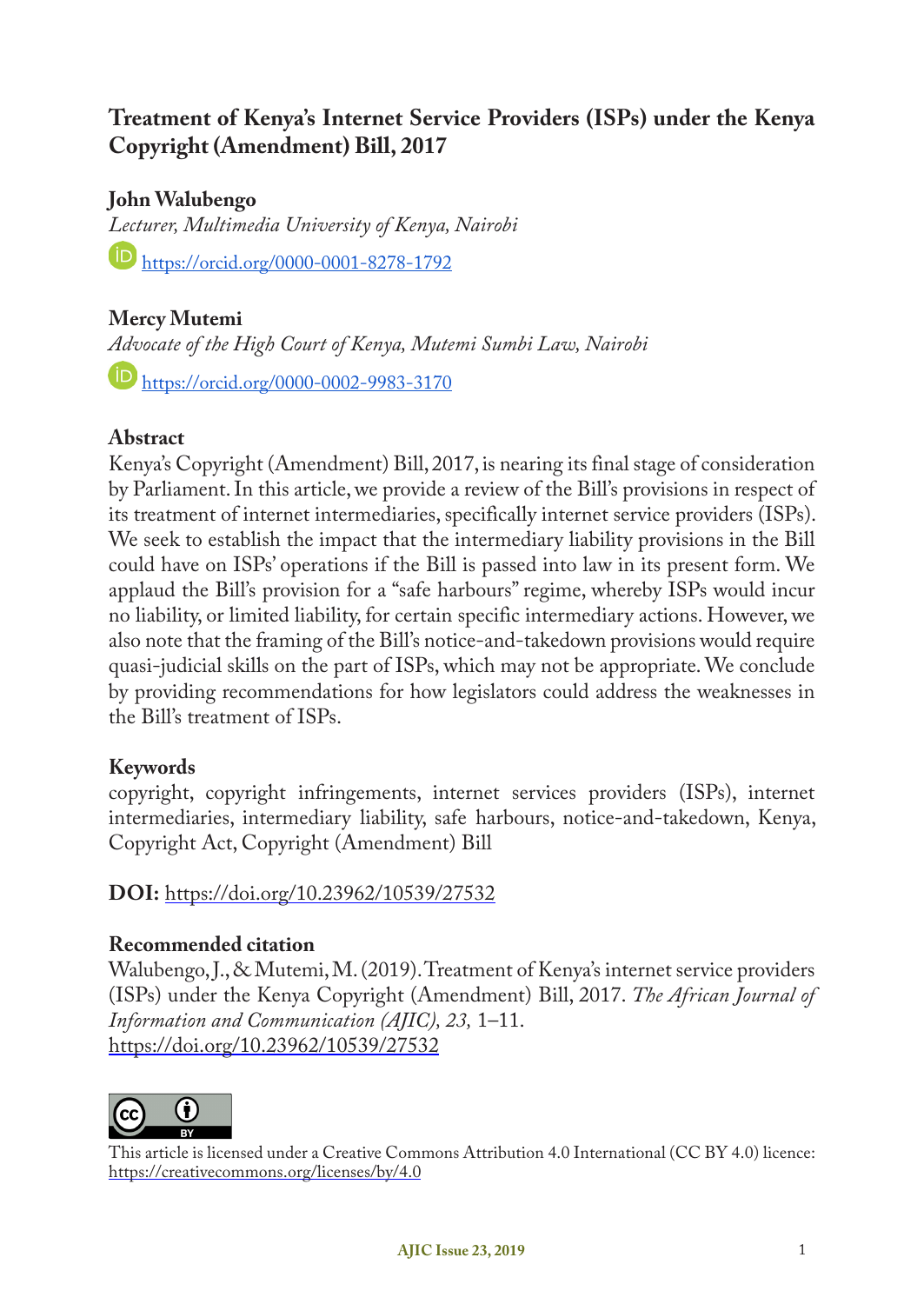## **1. Introduction**

Copyright is a legal right granted to authors of original works allowing them to exclusively control the use, exploitation, and distribution of the works. Copyright infringement is conduct that violates any of the copyright holder's exclusive rights. Direct liability for copyright infringement is imposed on the infringers themselves. Liability may also be imposed on parties who did not take part in the infringement but either had a relationship with the direct infringer or had control over the use of copyright works by the direct infringer (see Scott, 2005, p. 104). This is known as *secondary liability,* and is the bedrock of *intermediary liability* for copyright infringement.

Internet service providers (ISPs) play a crucial role as intermediaries in the provision of services online (see Comninos, 2012). Legislators are often looking for ways to co-opt ISPs into controlling online activity, as they reckon the efficacy of ISPs would exceed that of law enforcement entities. What makes ISPs particularly attractive to legislators is their ability to grant or deny access to their services. Moreover, it is argued that ISPs materially contribute to copyright infringement because they provide the infrastructure that the infringers use, and that, for this reason, they are in a better position than copyright holders to stop copyright infringement (see Comninos, 2012; Ncube 2019; Walubengo, 2016). These conjectures may be countered by the argument that, because of the level of automation they employ, ISPs for the most part lack knowledge of the content that passes through their systems (see Walubengo, 2016). The large volume of traffic also inhibits ISPs' capacity to monitor the content moving to and from their users.

Intermediary liability for copyright infringement is a fraught area of copyright law. Prosecuting ISPs as direct or secondary infringers runs the risk of compelling ISPs to curtail investment in technological innovation—out of fear that they may incur intermediary liability based on a new form of conduct. At the same time, however, failure to prescribe certain forms of liability for copyright infringement online may discourage copyright holders from making their work available online (Scott, 2005). The applicable Kenyan law is the Copyright Act of 2001 (hereafter "the Act") (Republic of Kenya, 2001), with subsequent revisions and judicial pronouncements. The Act, in its present form, does not address the issue of intermediary liability, leaving copyright holders and ISPs to determine their own modes of interaction in the Kenyan context.

## **2. Relevant provisions in the Copyright (Amendment) Bill, 2017**

Kenya's Copyright (Amendment) Bill, 2017 (hereafter the"Bill") (Republic of Kenya, 2017) is a project of the Kenya Copyright Board, which was established in terms of the Act to administer all aspects of copyright and related rights in Kenya. The Bill has undergone all the relevant stages in both the National Assembly and the Senate and, at time of finalisation of this article in June 2019, awaits final consideration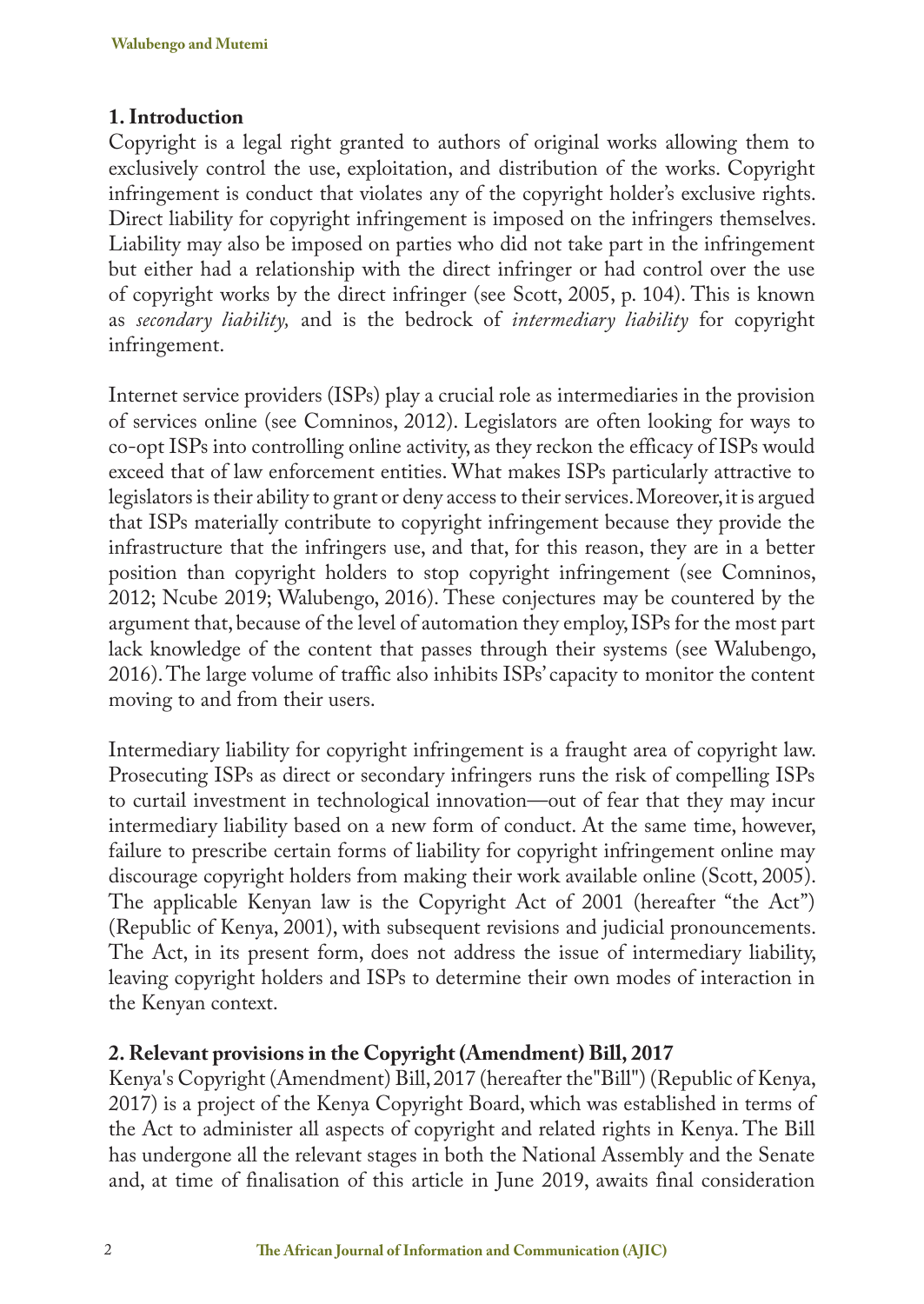before the National Assembly. The Bill introduces substantial amendments to the Copyright Act. Of concern for this article are the amendments touching on intermediary liability for copyright infringement, and specifically intermediary liability as it pertains to ISPs.

## *Definition of ISPs*

The Bill defines an ISP as "any person providing information services, systems, or [sic] access software provider that provides or enables computer access by multiple users to a computer server including connections for […] the transmission or routing of data;" (Clause 2). This definition is compound, and it does not offer sufficient clarity as to which internet players will be considered ISPs for purposes of the Bill. Clause 19 of the Bill, which would import the "safe harbours" regime into Kenyan copyright law, alludes to various forms of ISP conduct, such as ISPs providing access, caching, hosting and information location.

## *Broad ISP liability provisions*

The Bill does not provide for an obligation on ISPs to monitor content transmitted, stored or linked. Neither is an ISP required, in terms of the Bill, to investigate suspicious activity for infringement.1 An ISP will, however, be obliged to comply with the notice-and-takedown procedure provided for in the Bill. ISPs will also be required, pursuant to a court order, to disclose the identities of subscribers to investigative agencies if it is suspected that those subscribers are engaging in activity that amounts to copyright infringement.2 A third obligation is for ISPs to designate an agent, and an address, to which notice-and-takedown instructions can be sent.<sup>3</sup>

In addition to these broad obligations, the Bill addresses intermediary liability in two more specific ways: (1) by prescribing safe harbours, and (2) by providing for a twostage notice-and-takedown procedure. We now consider these two sets of provisions in detail.

## *Safe harbours*

A key feature of the Bill is its aforementioned adoption of the safe harbours regime.<sup>4</sup> The principle underlying safe harbours is that an ISP will be guilty of contributory or vicarious infringement only if its actions fall outside the scope of certain permitted types of conduct ("safe harbours") prescribed by law. The Bill proposes four safe harbours: a conduit safe harbour, a caching safe harbour, a hosting safe harbour, and an information location safe harbour. The Bill's safe harbours provisions borrow significantly from section 512 of the US Digital Millennium Copyright Act (DMCA) of 1998 (USA, 1998).

<sup>1</sup> See proposed section 35C(2) in the Bill's Clause 19.

<sup>2</sup> See proposed section 35C(1)(a) in the Bill's Clause 19.

<sup>3</sup> See proposed section 35C(1)(b) in the Bill's Clause 19.

<sup>4</sup> See proposed sections 35A, 35B, and 35C in the Bill's Clause 19.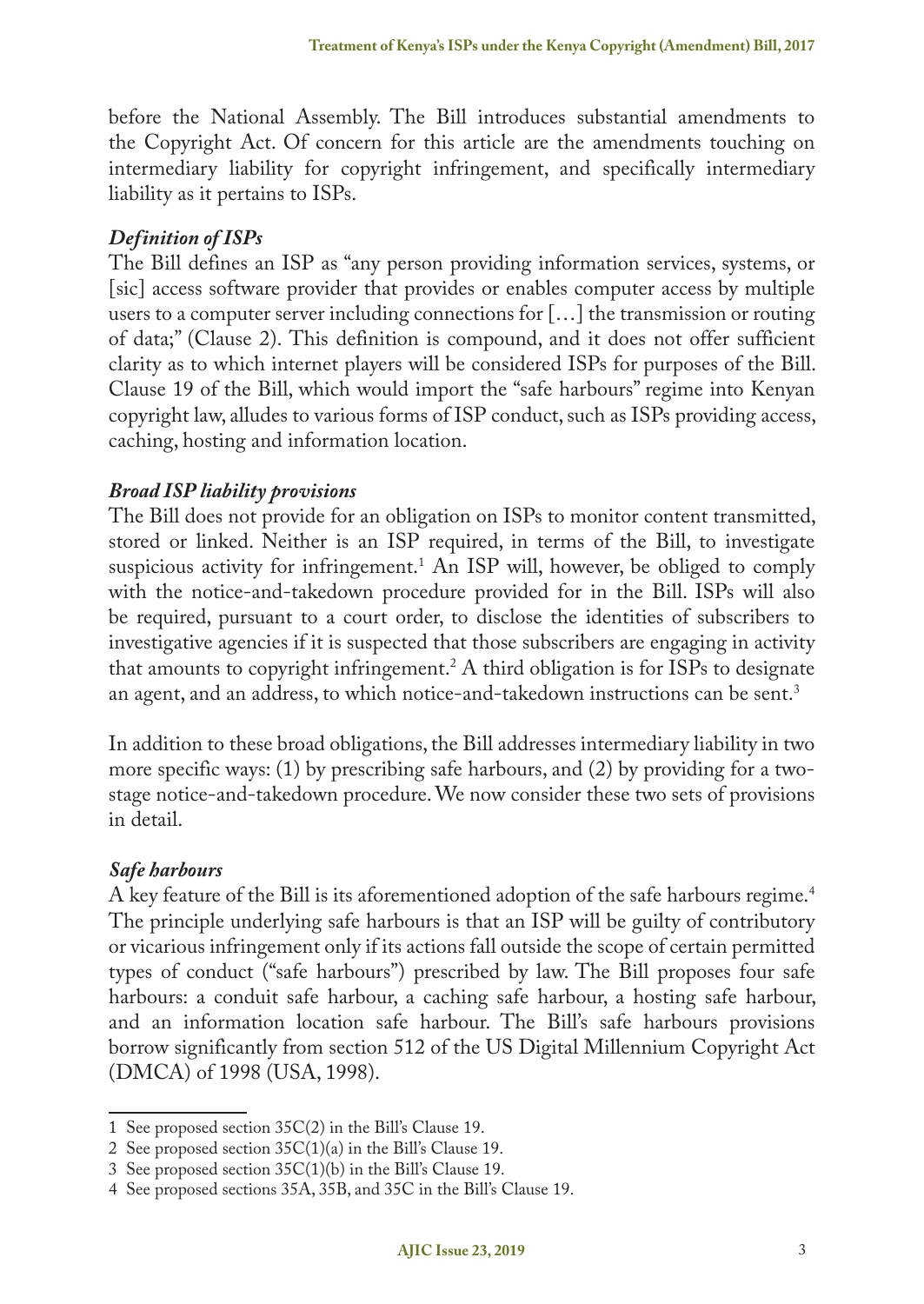## *Conduit safe harbour*

The conduit safe harbour, provided for in the Bill by proposed section 35A(1)(a), would protect an ISP from incurring liability for copyright infringement where the ISP's only role was "providing access to or transmitting content, routing or storage of content in ordinary course of business". Other conditions that would need to be met for this harbour to be applicable are that the ISP must "not initiate the transmission"; must not "select the addressee"; must provide the conduit "in an automatic, technical manner without selection" of the content; "must not modify" the content; and must "not in any promote" the content (sect.  $35A(1)(a)(i)-(v)$ ).

Where the conduit safe harbour applies, there would be no obligation on the ISP to take down or disable access to content upon the issuance of a takedown notice. We see this as a reasonable approach, since any infringing material would be on the user's computer and the ISP in such cases is purely acting as a conduit for content access (see Urban & Quilter, 2006).

## *Caching safe harbour*

In terms of the caching safe harbour provided for in the Bill by proposed section 35A(1)(b), ISP conduct that would be exempt from copyright infringement liability would be content storage that is "automatic, intermediate and temporary" and conducted in order "to make onward transmission of the data more efficient to other recipients […]". ISPs generally use caching services to increase network performance and to reduce network congestion. When caching occurs, the material in question is stored on the ISP's system for a short period of time, so as to facilitate potential access by additional users seeking access to the same material. Caching is an integral part of the internet architecture, and hence it requires safe harbour exemption from liability.<sup>5</sup>

This harbour only offers protection if the ISP "does not modify" the content; "complies with rules regarding" cache-updating, in accordance with "generally accepted standards"; "complies with conditions on access to the material"; and "does not interfere with the lawful use of technology to obtain information on the use of the material" (sect.  $35A(1)(b)(i)-(iv)$ ). It is not entirely clear what the final two of these conditions relate to. Specifically, when the Bill requires that an ISP "complies with conditions on access" to the content, as stated in  $35A(1)(b)(ii)$ , it would have been useful to make reference to sample access conditions as set out by an originating site. And the phrase "lawful use of technology to obtain information on the use of material" is not clear. While it would seem to be a reference to non-interference with the technology that makes the content available for subsequent users, the provision does not offer clarity on what precisely amounts to "interference" of the kind that the ISP must refrain from if it is to remain in the caching safe harbour.

<sup>5</sup> See *Field v. Google, Inc.* (2006).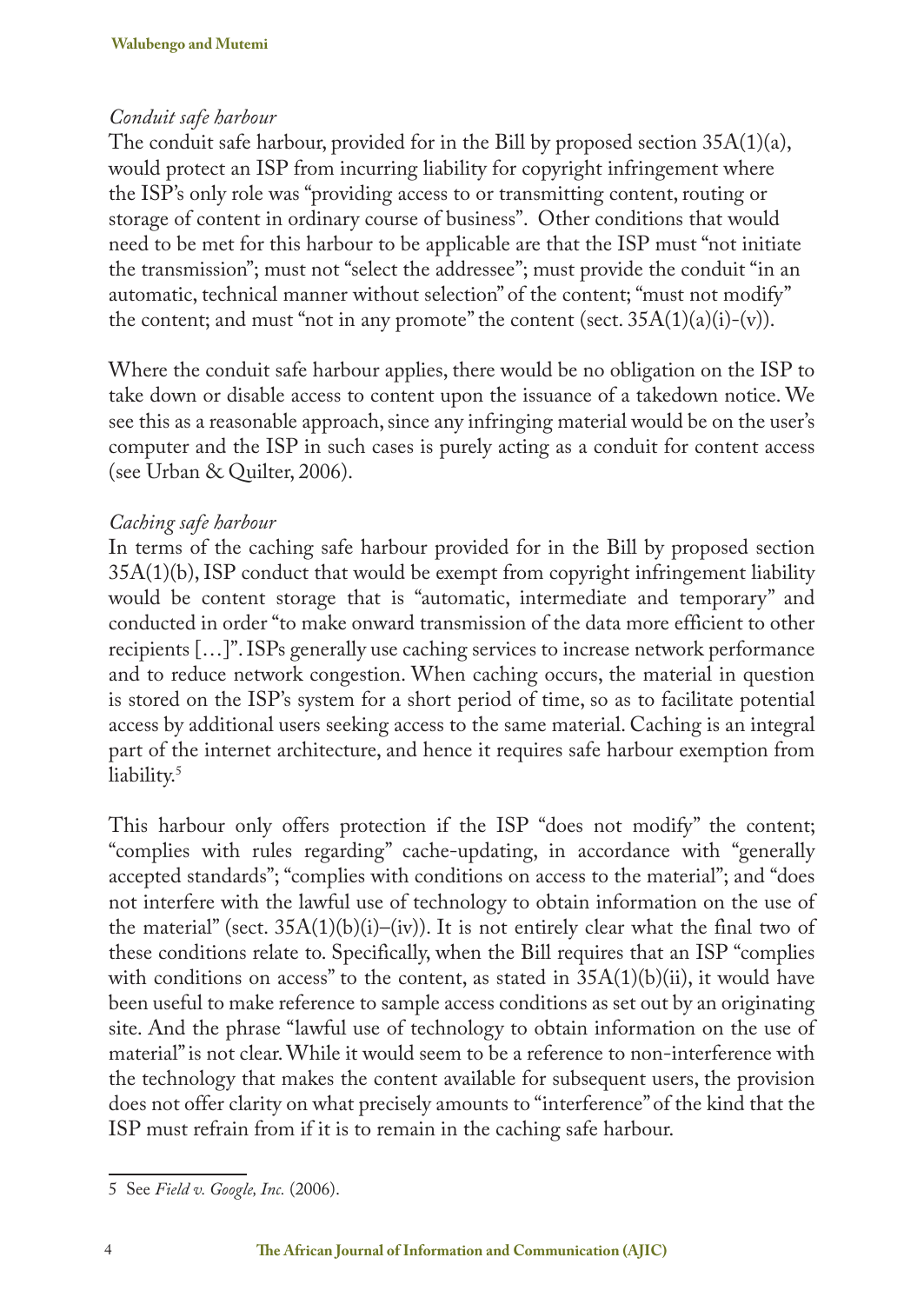There is one more condition an ISP must adhere to in order to be covered by the caching safe harbour. The ISP must remove or disable access "once it receives a takedown notice […] or where the original material has been deleted or access disabled on orders of a competent court or otherwise on obtaining knowledge of unlawful nature of the cached material" (sect.  $35A(1)(b)(v)$ ).

#### *Hosting safe harbour*

The hosting safe harbour, provided for in the Bill by proposed section 35A(1)(c), would protect ISPs from liability "for damages arising" from content they store "at the request of " a user. This could include content stored on behalf of web-hosting providers, video-hosting sites such as YouTube, cloud services, and other cloud storage providers such as Google Drive (see Wang, 2014). In order to be covered by this safe harbour, the ISP must "not have actual knowledge that the content or activity related to the material is infringing" copyright; the ISP must not be "aware of the facts or circumstances of the allegedly infringing activity unless the infringing nature of the material is apparent"; and the user must not be "acting under the authority or control" of the ISP (sect.  $35A(1)(c)(i)-(ii)$ ). Also, in order for this harbour to be effective, the ISP must comply with a takedown notice within 48 hours (sect.  $35A(1)(c)(iii)$ ).

#### *Information location safe harbour*

The information location safe harbour, provided for in the Bill in proposed section  $35A(1)(d)$ , protects the ISP from liability for "damages incurred by a person" if the ISP "refers or link users to a webpage containing infringing material" or if the ISP "facilitates infringing activity, by using information location tools" such as "a directory, index, reference, pointer or hyperlink". ISP facilitation of search engines such as Google, and indexing sites, is protected under this harbour. The ISP must not have had "actual knowledge" that the content is infringing, and must not have been "aware of the facts or circumstances" leading to the infringing activity (provided the infringing nature of the material was "not apparent") (sect.  $35A(1)(d)(i)-(ii)$ ). Further, the ISP is required to remove or disable access to "the reference or link to the content or the infringing activity" once it has been notified of the infringing nature of the content or activity (sect.  $35A(1)(d)(iii)$ ).

#### *Notice-and-takedown procedure*

The diagram below in Figure 1 illustrates the notice-and-takedown procedure proposed in the Bill (sect.  $35(B)(1)$ ). The notice-and-takedown procedure would e a two-step process involving (1) the complainant who claims its copyright is being infringed, and (2) the ISP who is providing access to the infringing content. The complainant must issue a takedown notice giving the details of the infringing work, its location, and the copyright being infringed. The ISP must comply with the takedown notice within 48 hours of receiving the notice, with failure to do so resulting in liability, both civil and criminal, for the ISP. In respect of the criminal liability, failure to comply with a takedown notice would attract a KES500,000 (approx. USD5,000)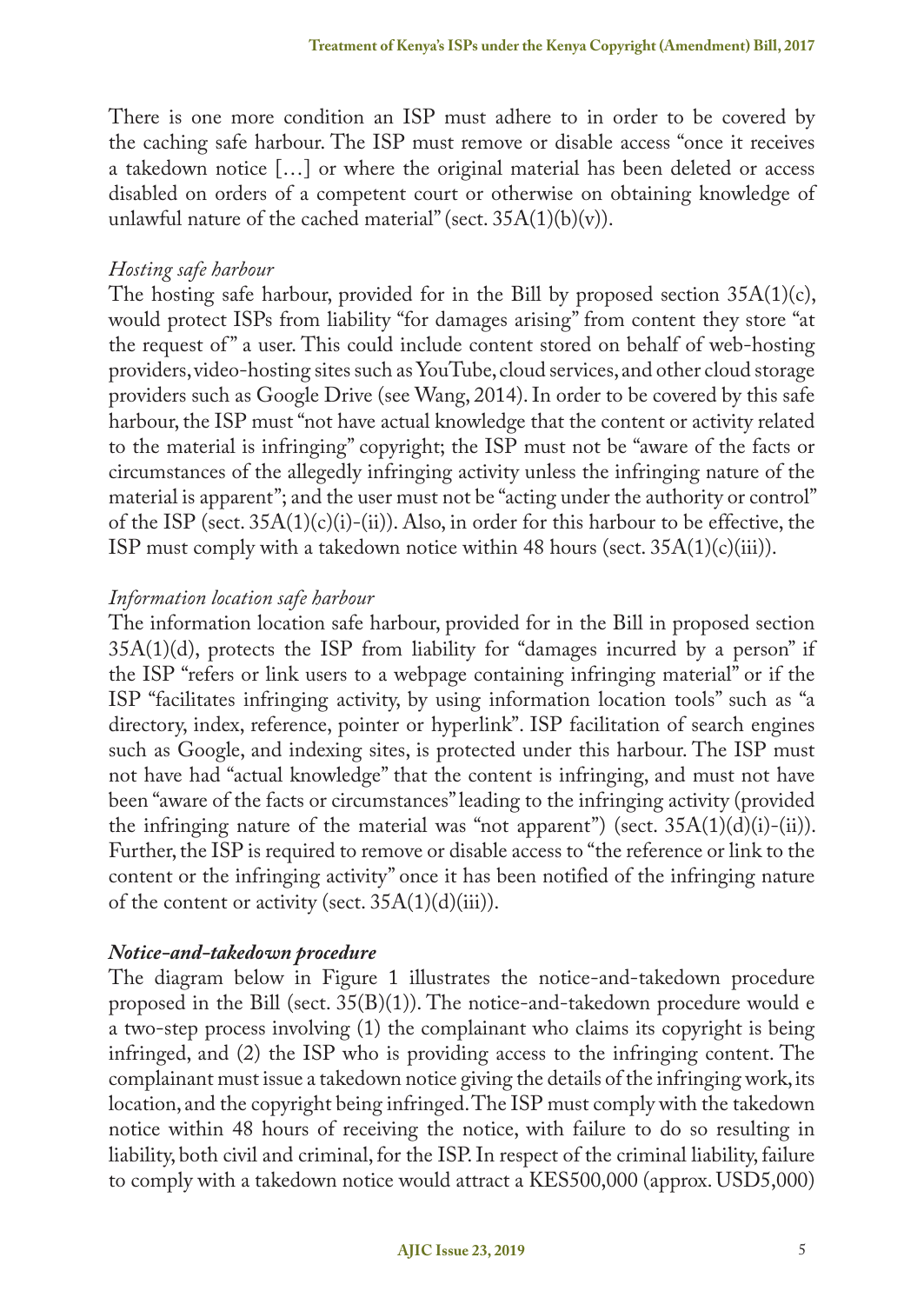fine, or a five-year imprisonment, or both. These penalties would be borne by the ISP and by every employee of the ISP who was responsible for the non-compliance with the takedown notice.<sup>6</sup>





#### S**ource: Authors' illustration**

The Bill's approach to notice-and-takedown ignores certain crucial aspects of due process and natural justice. Ignoring due process is likely to put the ISPs at odds with their users. The Bill would, if signed into law in its present form, transform the ISP from a potential contributory or vicarious infringer to an arbiter (see Mutemi, 2017). The ISP, despite being the medium through which the infringement is carried out, would become, contemporaneously, a judicial and enforcement officer. The ISP would be required to consider the affidavits sworn by the complainant, which give particulars on copyright ownership and infringement.

<sup>6</sup> See proposed section 38(A)(1) in the Bill's Clause 22.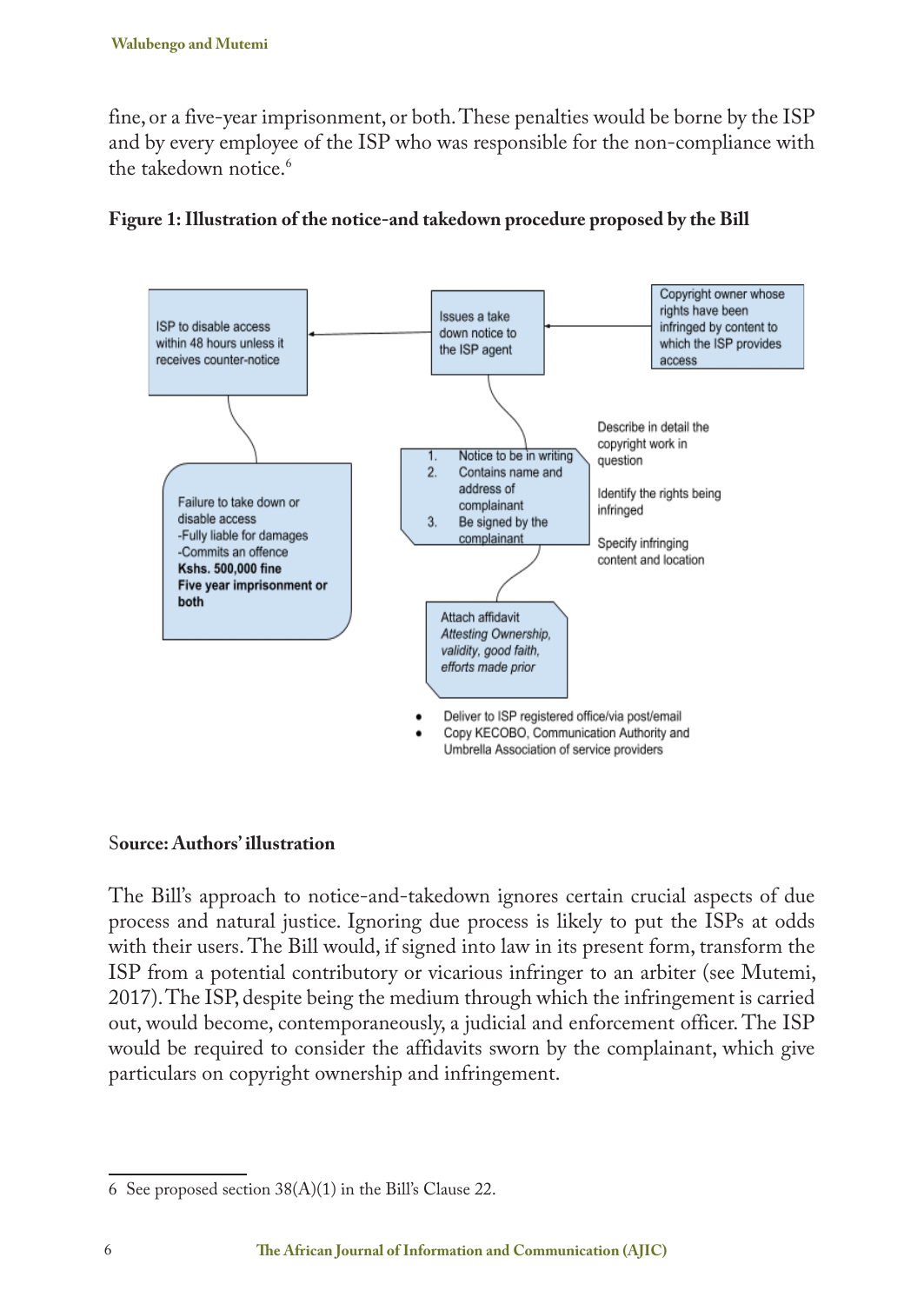Needless to say, ISPs are not intellectual property experts; nor are they schooled in the justice system, specifically on matters of giving judicial relief. An affidavit containing untrue information would result in perjury proceedings if the same were presented before a court of law. Yet the ISP has no interest in verifying the veracity of the statements averred in an affidavit. Thus, the standard of proof required before a complainant is granted relief sought would be extremely low and one-sided if the Bill were to become law without amendment. The complainant would only be required to set out specific details of the copyright work and attach an affidavit of ownership, validity, and good faith.<sup>7</sup>

If the takedown were, more correctly, to be effected by a court process on an interlocutory basis, the complainant would be required to at least demonstrate that it (1) has a prima facie case with a possibility of success, and (2) that it would suffer irreparable damage without the orders sought. In the Kenyan legal context, before copyright infringement is confirmed, a claimant is, in terms of the precedent established by *Paul Odalo Abuor v Colourprint Ltd & Text Book Centre Ltd* (2002), required to (1) show that the content for which copyright is claimed is copyrightable, (2) that the complainant is indeed the copyright holder, and (3) that the defendant's conduct amounts to infringement that is not legally excused. An arbiter would thereafter make a ruling on what would be the suitable remedy in each case. Each of these issues troubles even the courts. The answers to these questions are not straightforward, and rather require balancing between the complainant's and defendant's claims. The Bill's provisions would bypasses these important determinations, thus privileging the claims of copyright holders.

The other due process issue raised by the Bill's approach to notice-and-takedown is the automatic granting of relief without giving the impugned content owner its right to be heard. The Bill provides for blind, strict adherence to the takedown notice, through imposing criminal liability on ISPs failing to execute takedown notices. The Bill cites a counter-notice provision in proposed section 35B(4), but only in passing and without going into detail as to what an ISP would be required to do should it receive a counter-notice.An ISP could, therefore, be expected to ignore any such counter-notice for fear of the criminal penalty to be imposed in case of noncompliance with the original takedown notice.

ISPs are offered a further incentive, in the Bill's proposed section 35B(9), to indiscriminately take down content once a notice is issued, because, in terms of this section, they will not be held liable for wrongful takedown in response to a valid notice-and-takedown procedure. It would only make sense for an ISP to err on the side of compliance, given the promise of immunity, rather than risk criminal sanction

<sup>7</sup> See proposed section 35B(2)(g) in the Bill's Clause 19.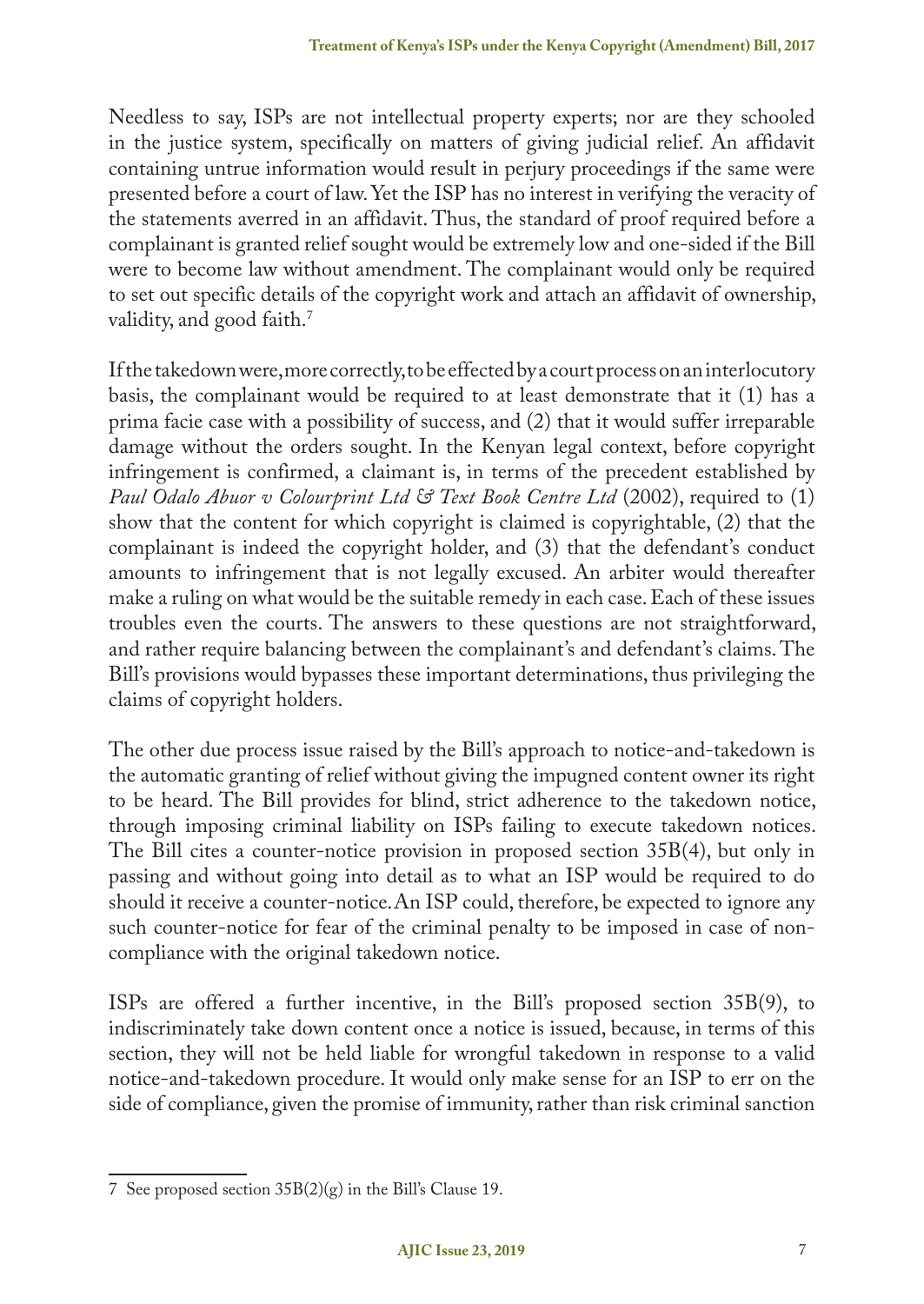and legal fees (Walubengo, 2018). In the process, the ISP could supress the legitimate speech of its users (see Scott, 2005, p. 99).

Registration of copyright is not mandatory in Kenya.8 Neither is non-registration a bar to judicial action or remedy. This means that ISPs would have no comprehensive reference point, even if they were to attempt to carry out due diligence in order to avoid customer fallout. This would open the gates for deception, i.e., false copyright claims leading to erroneous content takedowns. The Bill provides a checking mechanism, in proposed section 35B(7), to ensure that copyright holders do not abuse the noticeand-takedown procedure, but this mechanism is limited to instances of false or malicious notice-and-takedown instructions.

## *Exceptions and limitations*

Another potential dilemma for the Bill's proposed in notice-and-takedown procedures is the uncertainty, in the Kenyan legal context, as to which conduct would amount to non-infringing use because of its coverage under the limitations and exceptions provided by Kenyan copyright law. The "fair dealing" exception, provided for in the Act and in the Bill's Second Schedule (section  $26(3)(A)(1)(a)$ ), permits use of copyright works, without obtaining the permission of the right holder, for "fair dealing for the purposes of scientific research, private use, criticism or review, or the reporting of current events;  $[\ldots]^n$ . In terms of this provision, and other limitations and exceptions provided for in the Act and the Bill, not all unauthorised use of copyrighted works is unlawful. At the same time, however, it is often debatable whether a use of a work is permitted by one of the limitations and exceptions. These grey areas are why governments and judiciaries have had to develop complex regulations and rules on fair dealing and other limitations and exceptions, with determinations often having to be made on a case-by-case basis (see Urban & Quilter, 2006).

In terms of the Bill, in an instance where an impugned behaviour amounted to fair dealing or a use permitted by another limitation or exception, a copyright holder would still have a right to commence a notice-and-takedown procedure (35(B)(i)). Yet ISPs cannot be expected to have the capacity to make a determination on what amounts to a permitted use in terms of the copyright limitations and exceptions, and they will be incentivised, if the provisions in the Bill become law, to comply with takedown notices. A copyright holder, even if well aware that the activity complained of amounts to fair dealing, could still be inclined to issue a takedown notice, knowing that the ISP will almost certainly honour it. This would defeat the purpose of development of the fair dealing exception and other copyright limitations and exceptions, which were developed to ensure public-interest access in support of access to knowledge and related educational and social imperatives. A likely outcome

<sup>8</sup> See section 22(5) of the Copyright Act of 2001.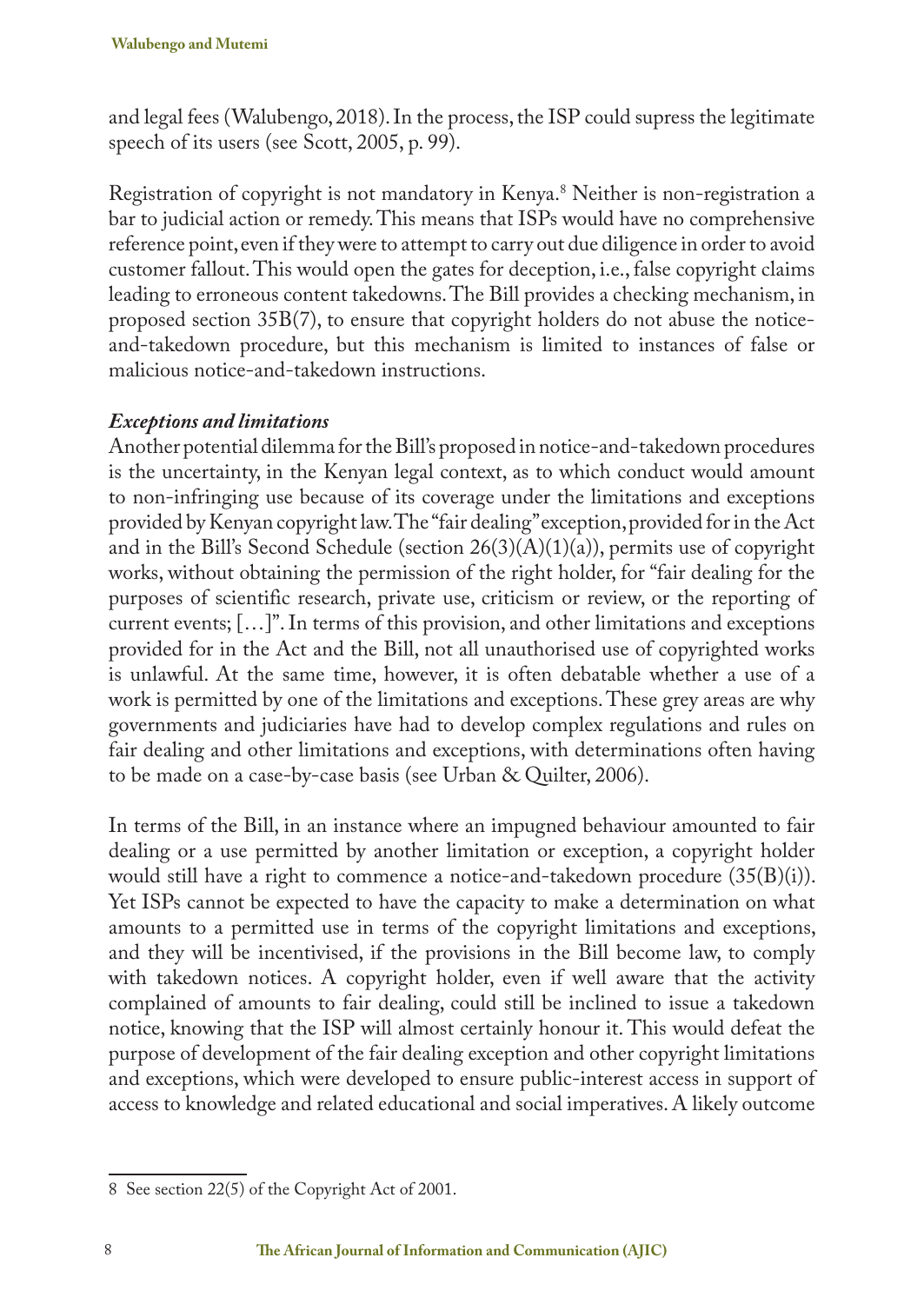would be reversal of gains offered by the fair dealing exception. For instance, copyright holders would have a right, under the provisions proposed by the Bill, to issue takedown notices in efforts to silence critics (see Urban & Quilter, 2006).

An additional concern with Bill's proposed notice-and-takedown procedure is the apparent latitude it would provide businesses to engage the predatory practice of demanding takedown of a competitor's content (see Urban & Quilter, 2006).

# **3. Recommendations**

# *Learn from the US experience*

Safe harbours were first introduced into American legislation by the DMCA of 1998, and the Kenyan Bill essentially borrows the provisions of the DMCA. Numerous technological changes have taken place in the two decades ensuing since the DMCA's enactment, and, moreover, the DMCA has been tried and tested, with its weaknesses demonstrated. Kenya must learn from the failures of DMCA and improve on the DMCA model. For instance, a study carried out after the enactment of the DMCA showed that most of the takedown notices sent to ISPs related to non-copyrightable material or materials covered by "fair use" (the US variant of "fair dealing", which is more flexible than fair dealing) (Urban & Quilter, 2006). <sup>9</sup> This finding needs to inform the Kenyan position, i.e., it shows the need for an impartial arbiter to play a role in decisions as to whether content should be taken down.

# *Add clarity*

Some of the problems presented by the Bill are drafting errors that can be easily fixed, as follows:

- Clause 19, introducing sections  $35A(1)(a)-(d)$ , needs to be revisited, as its present wording exempts ISPs from general liability for copyright infringement for conduct covered by the *conduit* and *caching* safe harbours (sect.  $35A(1)(a)$ –(b)), yet the exemption from liability is only for "damages" in respect of conduct covered by the *hosting* and *information location* safe harbours  $(35A(1)(c)-(d))$ . Harmonisation would appear to be necessary across  $35(A)(1)$ .
- Section  $35A(1)(b)(v)$  needs refinement in order to state more precisely what an ISP is to do upon receiving a takedown notice. At present, the sub-section refers, too vaguely, to "removing or disabling access".
- The Bill must pronounce itself more precisely on who can issue a takedown notice to an ISP. The Bill's proposed Section  $35A(1)(d)(iii)$  would require that the ISP remove or disable access to links once the ISP has been informed

<sup>9</sup> See *Online Policy Group v Diebold Inc.* (2004), a US case that demonstrates illegitimate use of noticeand-takedown procedures in violation of "fair use" doctrine provisions for permission-free use of copyright works.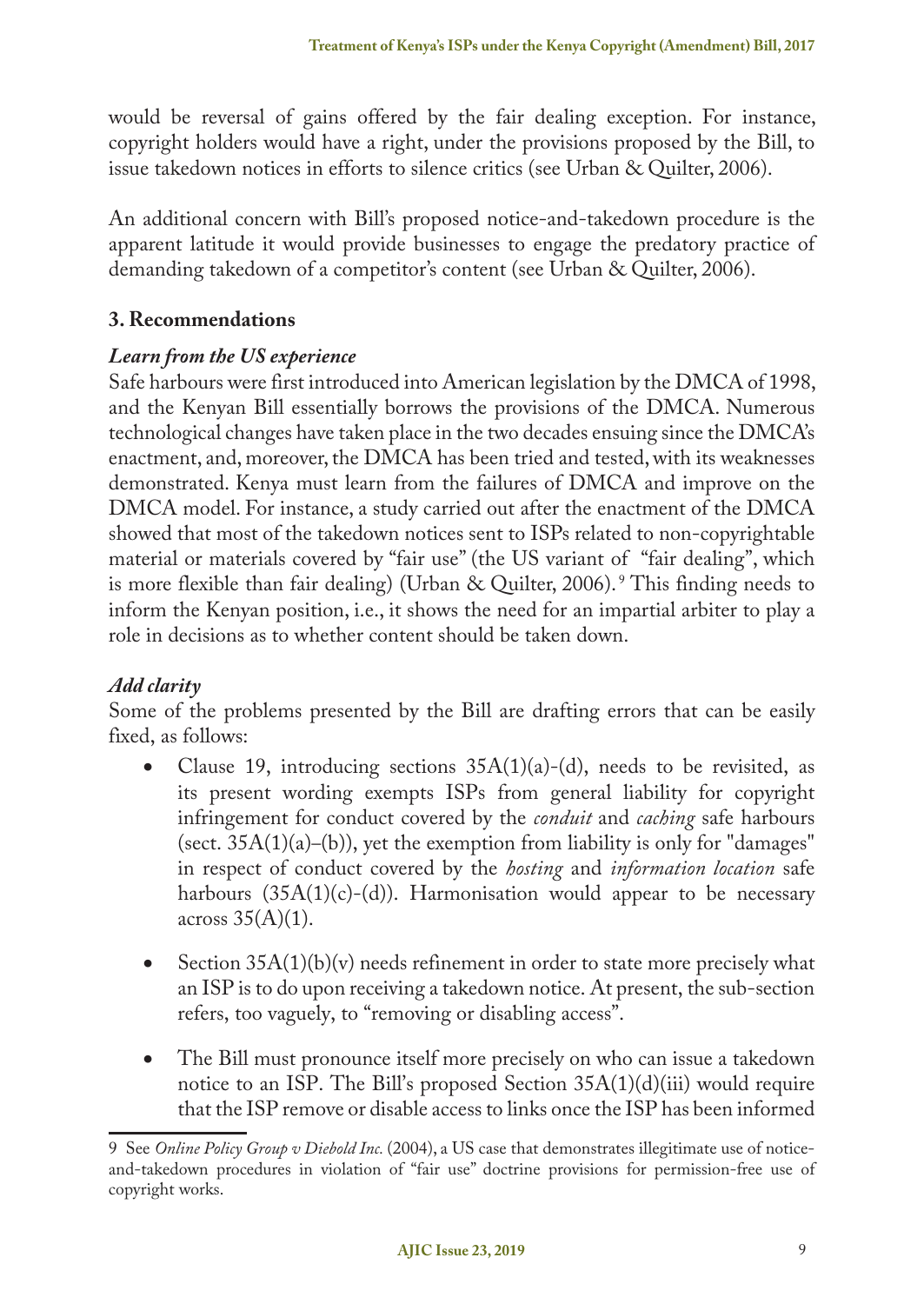of infringing content. We recommend that this requirement be made more reliable through specification that whoever is informng the ISP of infringing content must be the proven copyright holder for the material.

#### *Improve the notice-and-takedown procedure*

Due process must be written into the notice-and-takedown procedure, via the following changes:

- The Bill ought to provide for an impartial arbiter to decide on instances of copyright infringement.
- The need for immediacy of the ISP takedown is appreciated, and this can be preserved. We propose, however, that the takedown be temporary e.g., for 14 days, during which time the copyright holder would have to obtain a court order confirming the necessity of the takedown, i.e., confirming that the takedown arose out of a genuine infringement. If the copyright holder fails to obtain the court order in the given period, the ISP could restore access to the content. This would help ensure that there is only genuine use of the notice-and-takedown procedure.
- The Bill must also require ISPs to be transparent to their users on the notices received and the actions taken. This would give alleged infringers the information necessary for them to lodge counter-notices.
- The counter-notice provisions ought to be elaborated. The Bill must also prescribe the form of a counter-notice, and what the ISP ought to do if it receives a counter-notice. We propose that in the instance of a counternotice, the ISP should not be compelled, at the same time, to take down the impugned content in terms of the original notice; rather, the ISP should be compelled to wait for a court order making a formal determination on the same.

## **References**

#### *Legal instruments and cases*

*Field v. Google, Inc.*, 412 F. Supp. 2d 1106 (D. Nev. 2006).

*Online Policy Group v. Diebold Inc.,* 337 F. Supp. 2d 1195 (N.D Cal. 2004).

*Paul Odalo Abuor v. Colourprint Ltd & Text Book Centre Ltd* (2002) (unreported).

Republic of Kenya. (2001). Copyright Act of 2001, as amended in 2009. Retrieved from http://www.kenyalaw.org/Downloads/Acts/Copyright%20Act.pdf

Republic of Kenya. (2017). Copyright (Amendment) Bill, 2017. Retrieved from http:// www.parliament.go.ke/sites/default/files/2018-09/COPYRIGHT%20 %28AMENDMENT%29%20BILL.pdf

United States of America (USA). (1998). Digital Millennium Copyright Act (DMCA) of 1998. Pub. L. No. 105-304, 112 Stat. 2860 (Oct. 28, 1998). https://www.copyright. gov/legislation/pl105-304.pdf